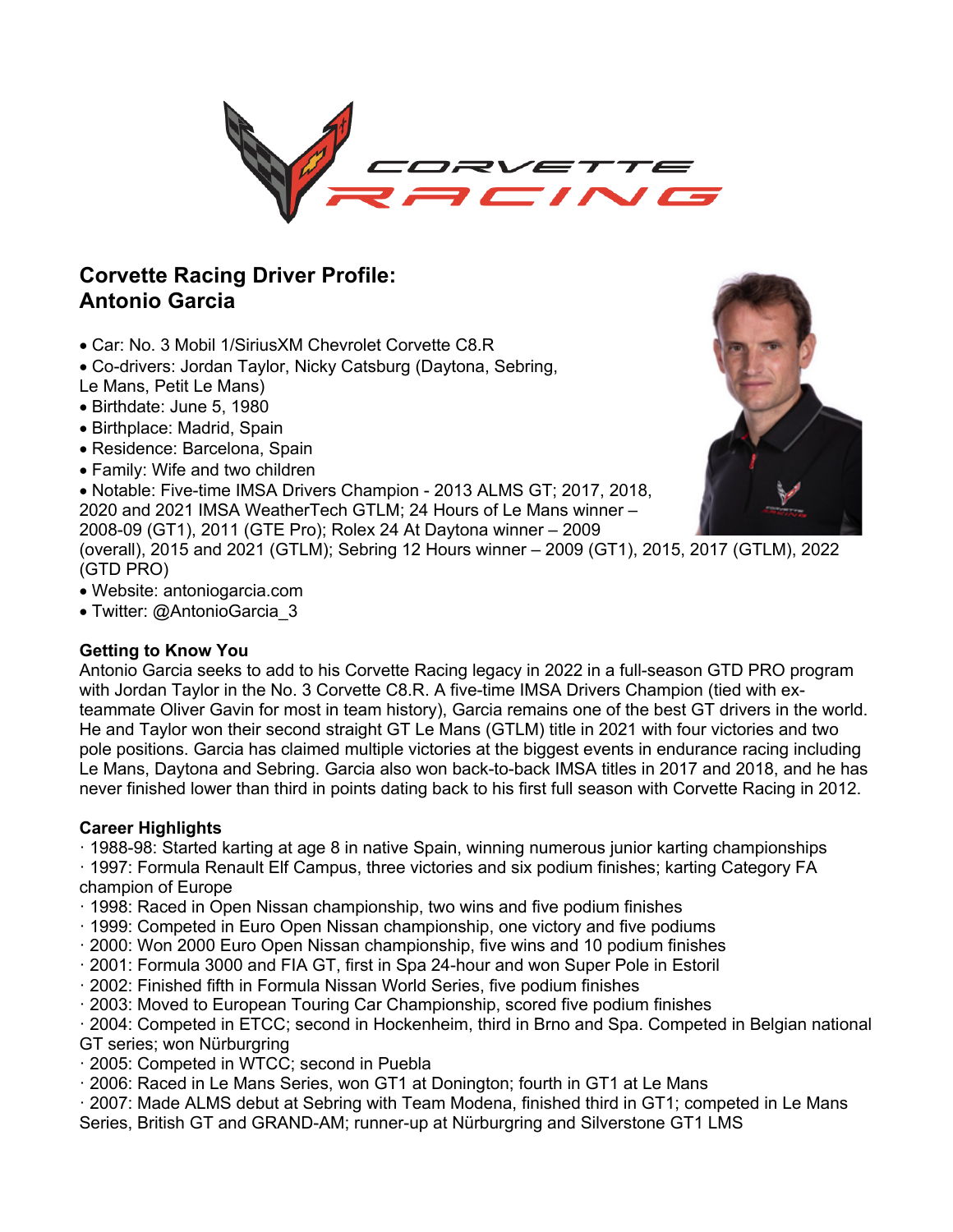· 2008: Won GT1 at 24 Hours of Le Mans with Aston Martin Racing, finished third in GT1 in Sebring 12 hour with Bell Motorsports; in Le Mans Series, won Monza, Nürburgring and Silverstone GT1 · 2009: First season with Corvette Racing. Won three major endurance races: Daytona 24 Hours

(Daytona Prototype), Sebring 12 Hours (Corvette C6.R), and 24 Hours of Le Mans (Corvette C6.R) · 2010: Third in Daytona Prototype at Watkins Glen Grand-Am, four top-fives in DP.

· 2011: Scored third win in four years at 24 Hours of Le Mans with Corvette Racing co-drivers Tommy Milner and Olivier Beretta in GTE Pro class

· 2012: Five runner-up finishes (four in first five events) in first full ALMS season with Jan Magnussen. Third in GT championship and fifth in class at Le Mans

· 2013: ALMS GT championship with Jan Magnussen. Took three victories – most in class. Won at Laguna Seca, Baltimore and Circuit of The Americas

· 2014: Full season in TUDOR United SportsCar Championship with Jan Magnussen. Won four consecutive TUDOR races: Long Beach, Laguna Seca, Watkins Glen and Canadian Tire Motorsport Park. Runner-up with Magnussen/Jordan Taylor at Le Mans. Pole position at Laguna Seca.

· 2015: Opened TUDOR Championship season with GTLM victory in Rolex 24 At Daytona alongside Jan Magnussen/Ryan Briscoe. Trio won again in class at Sebring. Third at Canadian Tire Motorsport Park with Magnussen.

· 2016: Finished third in GTLM points with Jan Magnussen. Overall winner at VIR and class pole-winner at Canadian Tire Motorsport Park. Finished second in class at Daytona with Jan Magnussen/Mike Rockenfeller; finished 0.034 seconds out of first and set fastest race lap. Runner-up with Magnussen at Lime Rock behind No. 4 Corvette.

· 2017: Won GTLM Driver Championship with Jan Magnussen – second in career. Drove final three hours to win at Sebring with Magnussen/Mike Rockenfeller; third career Sebring win and third straight for Corvette Racing. Drove final two stints for second career win at COTA and did the same at VIR for repeat. Third at Le Mans with Magnussen/Jordan Taylor. Never finished outside top-five in any race.

· 2018: Repeated with Jan Magnussen as IMSA GTLM Champion on strength of eight podiums in 11 races. Third at Daytona with Garcia/Mike Rockenfeller and captured pole position; fourth at Le Mans.

· 2019: Third in GTLM points with Jan Magnussen. Runner-up at Long Beach, Mid-Ohio and Watkins Glen in No. 3 Corvette; third at Sebring in WeatherTech GTLM w/ Magnussen/Mike Rockenfeller; trio also drove No. 63 Corvette in FIA WEC race. Also third at VIR and Laguna Seca. Qualified third in GTE Pro at Le Mans. GTLM pole and fastest race lap at Watkins Glen. Made 100th start with Corvette Racing at Road America.

· 2020: Claimed fourth Drivers Championship in first year with Jordan Taylor in No. 3 Corvette C8.R; five wins and two pole positions in 11 races. Took Corvette Racing's 100th victory at Daytona July race; won back-to-back races with Taylor at Road America and VIR. Also won at Mid-Ohio and Charlotte. Debuted Corvette C8.R with Jordan Taylor/Nicky Catsburg; completed 785 laps to finish fourth in GTLM. Second in July at Sebring in first 1-2 class finish for C8.R, and runner-up at Petit Le Mans (plus pole position) and Laguna Seca. Fastest GTLM qualifier at Sebring 12 Hours

· 2021: Began GTLM title defense with victory at Rolex 24 with Jordan Taylor/Nicky Catsburg. Won backto-back races at Watkins Glen with Taylor. Took weather-shortened victory at Lime Rock. Pole position and fastest race lap at Sebring; pole at Watkins Glen Six Hours. Runner-up with Taylor/Catsburg at Le Mans. Second at Laguna Seca, Long Beach and VIR. Fourth in GTE Pro during one-off WEC appearance at Spa with Oliver Gavin in Corvette C8.R.

· 2022: Won at Sebring for fourth time and first in GTD PRO; teamed with Jordan Taylor/Nicky Catsburg; third at Long Beach and fourth at Laguna Seca; sixth at Daytona in first GTD PRO race with Taylor/Catsburg.

| <b>COLVELLE INACTING CALGET INCLUIU</b> |      |                       |                                                            |  |
|-----------------------------------------|------|-----------------------|------------------------------------------------------------|--|
| Races                                   | Wins | <b>Fast Qualifier</b> | <b>Notes</b>                                               |  |
| 130                                     | 26   |                       | Five GT Driver titles, two Le Mans wins, two Rolex 24 wins |  |

### **Corvette Racing Career Record**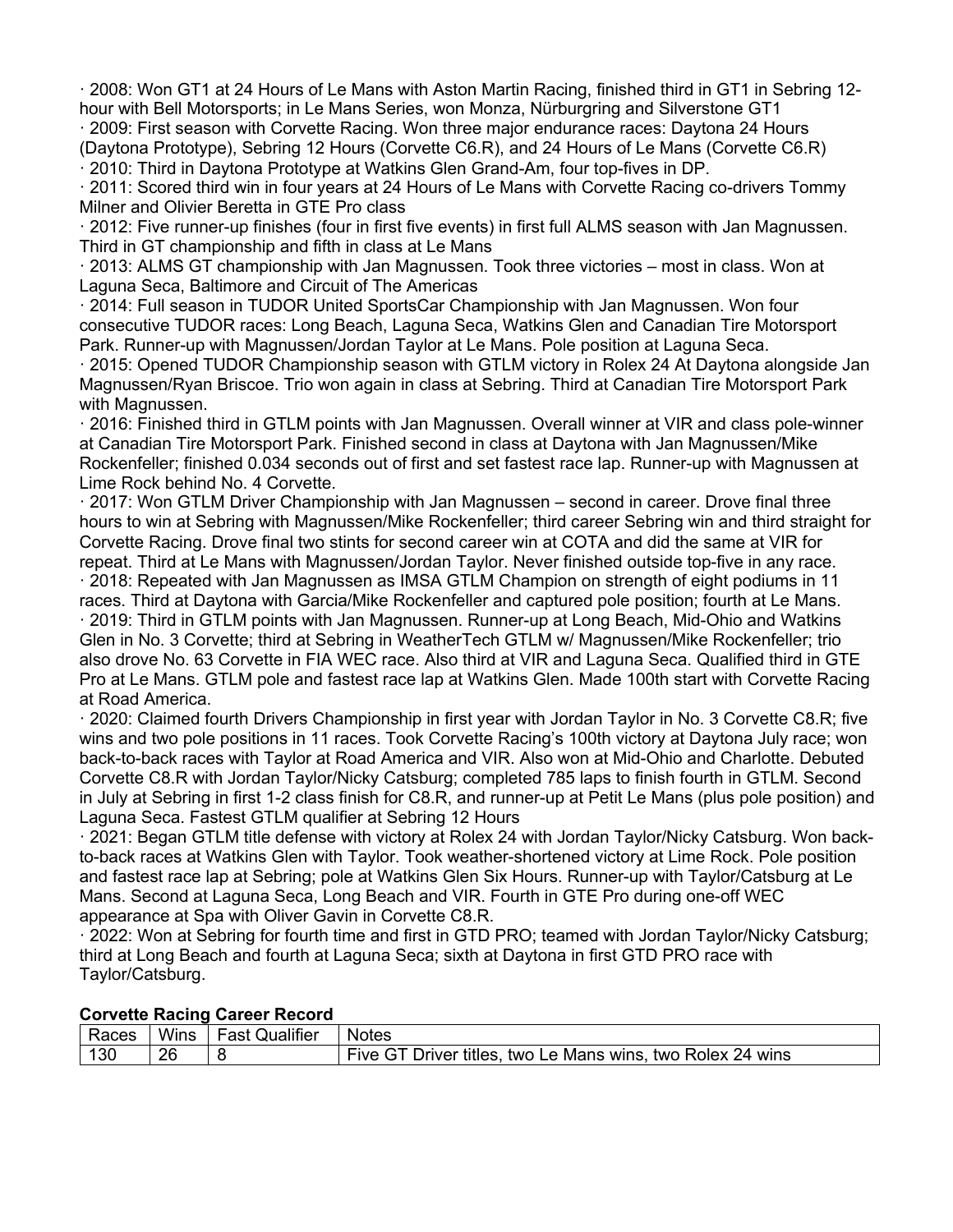| Year          | Races | <b>Wins</b>    | <b>Fast Qualifier</b> | <b>Notes</b>                                                   |
|---------------|-------|----------------|-----------------------|----------------------------------------------------------------|
| 2014          | 11    | 4              |                       | Winner at Long Beach, Laguna Seca, Watkins Glen, CTMP          |
| 2015          | 10    | $\overline{2}$ | $\overline{0}$        | Winner at Daytona, Sebring                                     |
| 2016          | 11    | 1              | 1                     | Overall winner at VIR. Second at Daytona and set fastest       |
|               |       |                |                       | race lap; second at Lime Rock. Pole-winner at CTMP             |
| 2017          | 11    | 3              | $\Omega$              | GTLM Driver Champion. Class winner at Sebring, COTA at         |
|               |       |                |                       | VIR; fastest race lap at Lime Rock. Never finished outside T5. |
| 2018          | 11    | 0              | 1                     | GTLM Driver Champion. Runner-up at Watkins Glen, CTMP,         |
|               |       |                |                       | Lime Rock and VIR; third at Daytona, Mid-Ohio, Road            |
|               |       |                |                       | America and Watkins Glen; pole-winner at Lime Rock; fastest    |
|               |       |                |                       | race laps at Road America and VIR                              |
| 2019          | 11    | 0              | 1                     | Second at Long Beach, Mid-Ohio and Watkins Glen; third at      |
|               |       |                |                       | Sebring, VIR and Laguna Seca; pole and fastest race lap at     |
|               |       |                |                       | <b>Watkins Glen</b>                                            |
| 2020          | 11    | 5              | $\overline{2}$        | GTLM Drivers Championship. First win and fastest race lap      |
|               |       |                |                       | for C8.R at Daytona in July; also winner and fastest race lap  |
|               |       |                |                       | at Road America and Mid-Ohio, plus wins at VIR and             |
|               |       |                |                       | Charlotte; second at Sebring in July, Petit Le Mans and        |
|               |       |                |                       | Laguna Seca; fourth in C8.R debut at Rolex 24; pole at Petit   |
|               |       |                | $\overline{2}$        | Le Mans and Sebring 12 Hours                                   |
| 2021          | 10    | 4              |                       | Rolex 24 winner with Jordan Taylor/Nicky Catsburg; won two     |
|               |       |                |                       | Watkins Glen rounds and Lime Rock with Taylor; pole-winner     |
|               | 4     | 1              | 0                     | at Sebring and Watkins Glen Six Hours                          |
| 2022          |       |                |                       | GTD PRO winner at Sebring; third at Long Beach; sixth at       |
|               |       |                |                       | Daytona in first GTD PRO race.                                 |
| <b>Totals</b> | 90    | 20             | 8                     |                                                                |

# **IMSA WeatherTech SportsCar Championship Career Record**

## **American Le Mans Series Career Record**

| Year  | Races |          | Wins   Fast Qualifier | <b>Notes</b>                           |  |
|-------|-------|----------|-----------------------|----------------------------------------|--|
| 2007  |       | 0        |                       | Third in GT1 at Sebring (Aston Martin) |  |
| 2008  |       | 0        |                       | Third in GT1 at Sebring (Aston Martin) |  |
| 2009  | 2     |          |                       | Won GT1 at Sebring (Corvette)          |  |
| 2010  | 2     | $\Omega$ |                       | Top-six finishes in both starts        |  |
| 2011  | 2     | $\Omega$ |                       | Third in GT at Sebring (Corvette)      |  |
| 2012  | 10    | $\Omega$ |                       | Second place in ALMS GT championship   |  |
| 2013  | 10    | 3        |                       | ALMS GT co-champion with Magnussen     |  |
| Total | 28    | 4        |                       |                                        |  |